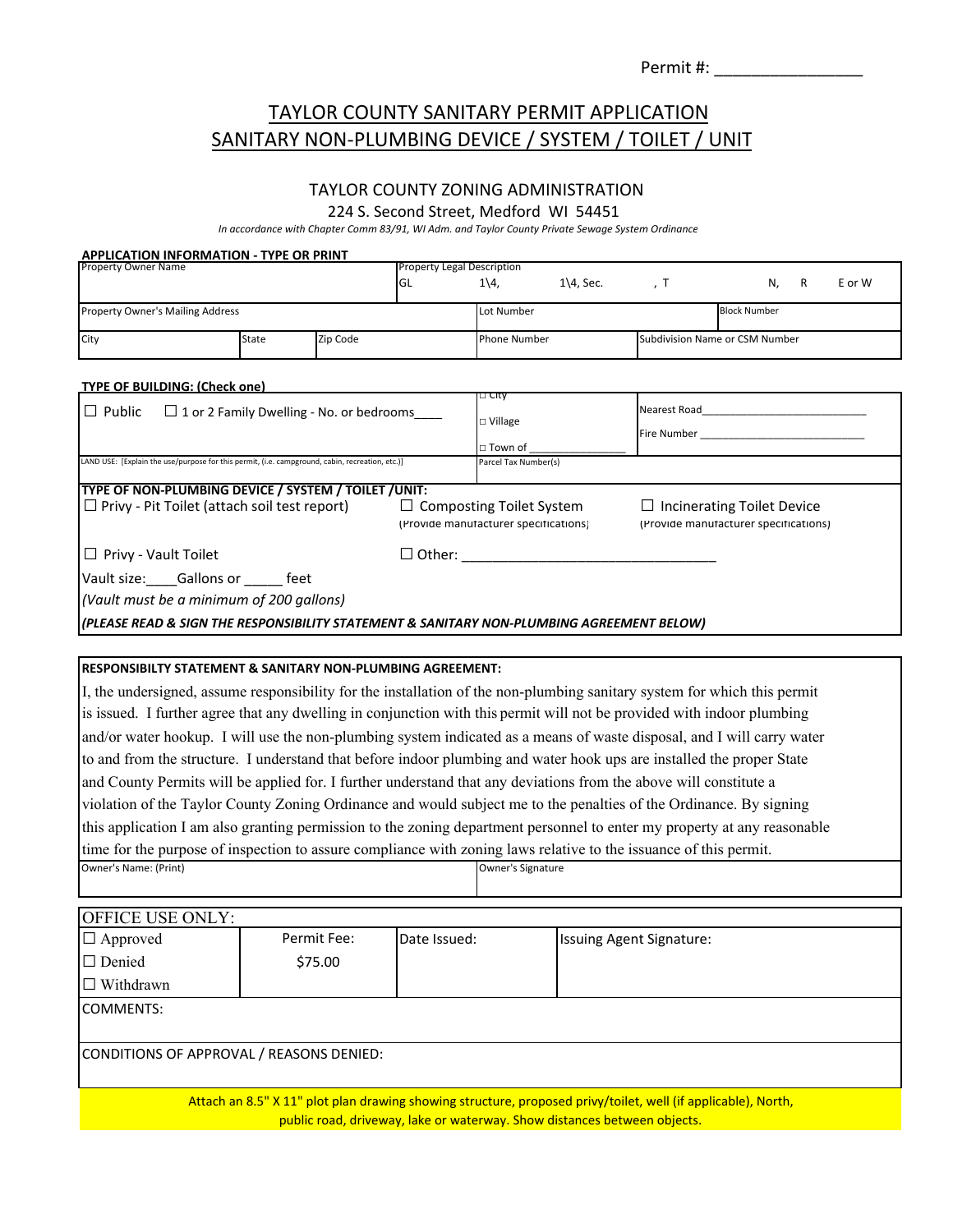### TAYLOR COUNTY RECOMMENDATIONS FOR THE CONSTRUCTION OF THE SANITARY PRIVY

### I. Location

A. Privies shall be located at a minimum horizontal distance of:

- 1. 25' from habitable buildings
- 2. 10' from slab constructed accessory buildings
- 3. 75' from navigable waters and watercourses
- 4. 10' from sideyard lot lines
- 5. Setbacks from highways are as follows:

| <b>Class of Highway</b> From Centerline |      | From R-O-W               |
|-----------------------------------------|------|--------------------------|
| a. State or Federal                     | 110' | 50' whichever is greater |
| b. County                               | 75'  | 42' whichever is greater |
| c. Town                                 | 55'  | 22' whichever is greater |
| d. Private                              | 25'  |                          |

- 6. 50' from water supply well
- 7. 3' from above high ground water or bedrock (unless equipped with watertight vault)

# II. General Requirements

- A. All privy buildings should be fly tight and vermin proof.
- B. Privies should be provided with concrete floors and risers and the interior painted.
- C. Privies should be provided with a suitable approach, such as concrete, gravel, or cinder.
- D. The entire installation should be kept clean and sanitary. Freshly slaked lime or other equally effective disinfectants shall be used in the vault at frequent intervals. Floors, walls, seats and urinals should be scrubbed as often as possible. The vault should be cleaned out at proper intervals and the wastes properly disposed of in accordance with NR 113 , Wis. Adm. Code.
- E. All windows, ventilators, and other openings should be screened with 16 mesh screening to prevent entrance of insects.
- III. Foundation and Vault Requirements
	- A. The outer base of the privy should be banked with earth.
	- B. Concrete or cement block foundation walls should extend six inches above the ground and twelve inches below the ground to prevent entrance by insects and vermin.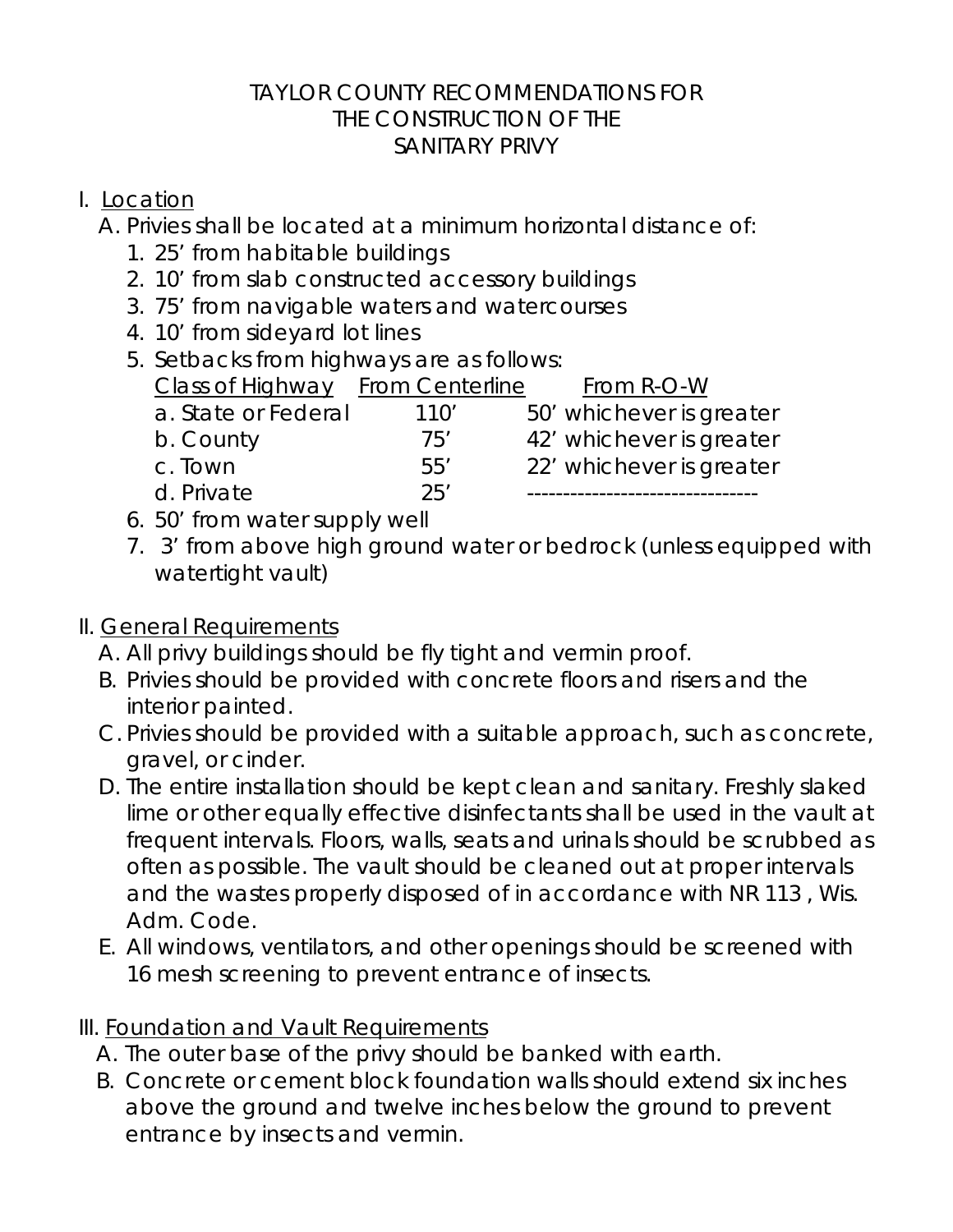- C. The bottom of open pits shall be at least three feet above bedrock or high groundwater level unless the pit is equipped with a permanently water tight vault such as concrete or steel.
- D. An exterior vermin-tight access opening, for cleaning of vault, should be provided where water tight vault has been installed.

### IV. Privy Ventilation Requirements

A. Vaults should be ventilated with a pipe of at least three inches in diameter which terminates at least 8 inches above the roof of the privy and is provided with an effective ventilating hood.

### V. Superstructure Requirements

- A. Walls and ceilings should be completely covered with smooth plastic, galvanized metal, wood or other suitable materials, provided joints are properly sealed.
- B. Steel or masonry buildings are acceptable if properly constructed.

### VI. Additional Suggestions

- A. Privy doors should swing and be self-closing.
- B. Privy seats should be provided with hinged covers.
- C. Privies for public buildings shall comply with Comm 91, Wis. Adm. Code.
- D. A privy vault shall be constructed of watertight plastic, fiberglass, coated steel or monolithic concrete. Privy construction shall comply with Comm 91.12 Wis. Adm. Code, and Taylor County recommendations for the construction of a sanitary privy.
- E. The privy shall be kept clean and sanitary. The contents of the pit or vault shall be disposed in accordance with NR 113, Wis. Adm. Code. Privy abandonment shall be in accordance with Comm 91.12(5) Wis. Adm. Code.
- F. Refer to attached information pertaining to Comm 91.10, Composting Toilets; Comm 91.11, Incinerating Toilets; and Comm 91.12, Privies.
- G. This application shall be binding on the owner, their heirs and assignees.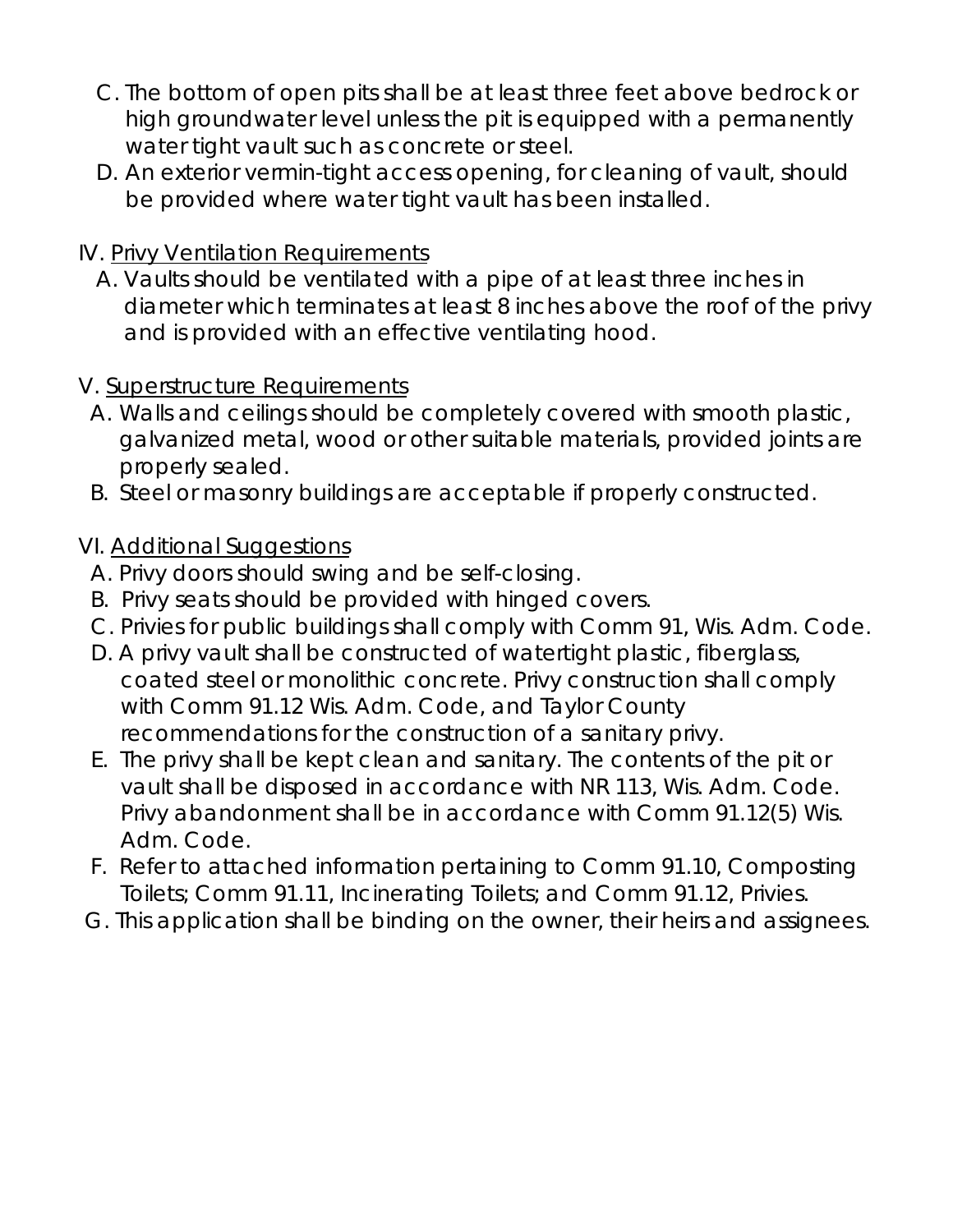SAFETY AND PROFESSIONAL SERVICES

#### **Chapter SPS 391**

#### **SANITATION**

| $SPS 391.01$ Purpose. |                                       |            | SPS 391.11 Incinerating toilets.                    |
|-----------------------|---------------------------------------|------------|-----------------------------------------------------|
| SPS 391.02            | Scope.                                | SPS 391.12 | Privies.                                            |
| SPS 391.03            | Definitions.                          |            | SPS 391.13 Portable restrooms.                      |
|                       | SPS 391,04 Registrations.             |            | SPS 391,14 Equal speed of access to toilets.        |
|                       | SPS 391.10 Composting to let systems. |            | SPS 391.20 Incorporation of standards by reference. |

Note: Chapter Comm 91 was renumbered chapter SPS 391 under s. 13.92 (4) (b) 1., Stats., Register December 2011 No. 672.

SPS 391.01 Purpose. This chapter has the following purposes:

(1) This chapter establishes minimum standards and criteria for the design, installation and maintenance of sanitation systems and devices which are alternatives to water-carried waste plumbing fixtures and drain systems so that these sanitation systems and devices are safe and will safeguard public health and the waters of the state.

(2) This chapter establishes criteria for equal speed of access to toilets for each gender in restrooms serving an amusement facility and a specialty event center where the public congregates.

Note: Chapter SPS 361 to 366 relating to commercial buildings and structures specifies the minimum number of toilet facilities for women and men

Note: Chapter SPS 390 relating to swimming pools and water attractions contains minimum number of toilet facilities for women and men.

History: Cr. Register, April, 2000, No. 532, eff. 7-1-00; CR 04-072: am. Register July 2005 No. 594, eff. 1-1-06.

SPS 391.02 Scope. (1) This chapter has the following applications:

(a) This chapter applies to all composting toilet systems, incinerating toilets, pit privies and vault privies installed or constructed on or after the effective date of this chapter.

(b) This chapter applies to separate-gender restrooms serving an amusement facility and a specialty event center where the public congregates that are constructed or altered as specified in s. SPS 391.14.

(2) The provisions of this chapter are not retroactively applied to existing installations unless specifically stated in the administrative rule.

History: Cr. Register, April, 2000, No. 532, eff. 7-1-00; CR 04-072: am. (1) Register July 2005 No. 594, eff. 1-1-06; correction in (1) (b) made under s. 13.92 (4) (b) 7., Stats., Register December 2011 No. 672.

SPS 391.03 Definitions. In this chapter:

(1) "Amusement facility" has the meaning given in s. 101.128  $(1)$  (a), Stats.

Note: Section 101.128 (1) (a), Stats., reads as follows:

'Amusement facility" means any zoo, state or local park, amusement or theme park, state fair park, county or other local fairgrounds, or any similar facility, as determined by department rule.

(2) "Composting toilet system" means a method that collects, stores and converts by bacterial digestion nonliquid-carried human wastes or organic kitchen wastes, or both, into humus.

(3) "Department" means the department of safety and professional services.

(4) "Facility where the public congregates" has the meaning given in s. 101.128 (1) (b), Stats.

Note: The relevant portions of section 101.128 (1) (b), Stats., read as follows: "Facility where the public congregates" means any of the following that has a general capacity or a seating capacity of 500 or more persons:

1. An amusement facility 3. A specialty event center,

(5) "Incinerating toilet" means a self-contained device for the treatment of nonliquid carried wastes that deposits the wastes

directly into a combustion chamber, reduces the solid portion to ash and evaporates the liquid portion.

(6) "Pit privy" means an enclosed nonportable toilet into which nonwater-carried human wastes are deposited to a subsurface storage chamber that is not watertight.

(7) "Portable restroom" means a self-contained portable unit that includes fixtures, incorporating holding tank facilities, designed to receive human excrement.

(8) "Specialty event center" has the meaning given in s. 101.128 (1) (g), Stats.

Note: Section 101.128 (1) (g), Stats., reads as follows:<br>"Specialty event center" means an open arena used for rallies, concerts, exhibits or other assemblies, with no permanent structure for such assembly

(9) "Vault privy" means an enclosed nonportable toilet into which nonwater-carried human wastes are deposited to a subsurface storage chamber that is watertight.

Elistory: Cr. Register, April, 2000, No. 532, eff. 7-1-00; CR 04-072: renum. (1)<br>to (6) to to (2), (3), (5) to (7) and (9), cr. (1), (4) and (8), Register July 2005 No. 594,<br>eff. 1-1-06; correction in (3) made under s. 13 December 2011 No. 672.

SPS 391.04 Registrations. The installation of a vault privy or a pit privy to serve a state-owned facility shall be registered with the department prior to installation. The registration of a vault privy shall be accompanied by sufficient information to determine compliance with s. SPS 384.25. The registration of a pit privy shall be accompanied by sufficient soil information to determine compliance with s. SPS 383.44 (4) (b).

History: CR 02-129: cr. Register January 2004 No. 377, eff. 2-1-04; correction made under s. 13.92 (4) (b) 7., Stats., Register December 2011 No. 672.

SPS 391.10 Composting toilet systems. (1) The materials, design, construction and performance of a composting toilet system shall conform to NSF Standard 41.

(2) All composting toilet systems shall be listed by a testing agency acceptable to the department.

Note: Listing agencies acceptable to the department include the American Gas<br>Association; Canadian Standards Association; NSF International; Underwriter's Laboratories: and Warnock Hersey,

(3) (a) Components for the storage or treatment of wastes shall be continuously ventilated.

(b) Ventilation ducts or vents for the composting toilet system shall conform to s. SPS 382.31 (16).

Note: See appendix for a reprint of portions of s. SPS 382.31 (16).

(4) (a) The disposal of the compost shall be in accordance with EPA part 503.

(b) The disposal of any liquid from a composting toilet system shall be either to a public sanitary sewer system or a POWTS conforming to ch. SPS 383.

Vistory: Cr. Register, April, 2000, No. 532, eff. 7-1-00; correction in (3) (b), (4)<br>(b) made under s. 13.92 (4) (b) 7., Stats., Register December 2011 No. 672.

SPS 391.11 Incinerating toilets. (1) The design, construction and installation of a gas-fired incinerating toilet shall conform to ANSI Z21.61.

(2) The materials, design, construction and performance of an electric-fired incinerating toilet shall conform to NSF Standard 41.

Published under s. 35.93, Stats. Updated on the first day of each month. Entire code is always current. The Register date on each page is the date the chapter was last published. Report errors (608) 266-3151.

Register December 2011 No. 672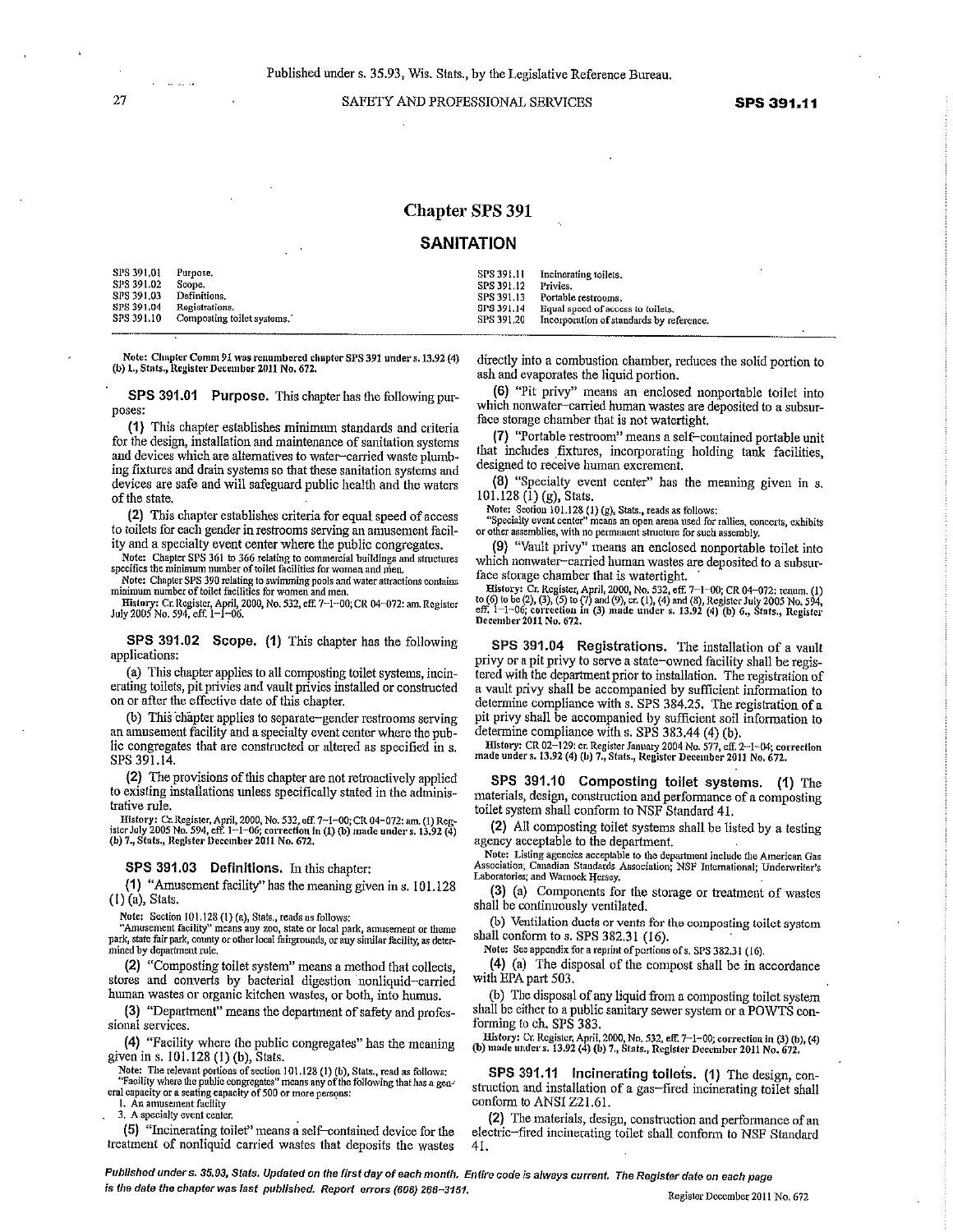(3) All electric and gas-fired incinerating toilets shall be listed by a testing agency acceptable to the department.

Note: Listing agencies acceptable to the department include the American Gas<br>Association, Canadian Standards Association, NSF International, Underwriter's<br>Laboratories, and Warnock Hersey.

(4) (a) The disposal of the end product shall be of in accordance with 40 CFR Part 503, Standards for the Use or Disposal of Sewage Sludge.

Note: EPA materials relating to EPA 503, including, "Domestic Septage Regulatory Guidance: A Guide to the EPA 503 Rule", are available from the Office of Water Resource, US EPA, 401 M Street SW, Washington D.C. 20460.

(b) The disposal of any liquid from an incinerating toilet shall be either to a public sanitary sewer system or a POWTS conforming to ch. SPS 383.

115 User: Gr. Register, April, 2000, No. 532, eff. 7-1-00; correction in (4) (b)<br>made under s. 13.92 (4) (b) 7., Stats., Register December 2011 No. 672.

SPS 391.12 Privies. (1) (a) The storage chamber of a vault privy shall conform with the requirements of s. SPS 384.25 relating to holding tanks, and shall have a minimum storage capacity of 200 gallons or one cubic yard,

(b) 1. The storage chamber of a pit privy shall be sited and located in soil recognized to provide treatment and dispersal in accordance with s.  $\overline{S}PS 383.44$  (4) (b).

Note: Chapter SPS 385 establishes procedures for conducting soil evaluations and<br>preparing soil evaluation reports. Section SPS 305.33 delineates the qualifications<br>and certification procedures for individuals who conduct

2. Governmental units may set standards for the structure above the vault or pit for one- and two-family dwellings.

3. Privies for public use shall meet the requirements of this section and chs. SPS 361 to 366.

Note: Chapters NR 811 and 812 establish minimum separation distances between<br>a pit or vault privy and a potable well. Chapters NR 811 and 812 are administered<br>by the department of natural resources.

(c) The storage chamber of a vault privy shall be anchored to prevent flotation caused by saturated soil conditions.

(2) (a) The storage chamber of a pit or vault privy shall be provided with a vent for the purpose of relieving explosive gases.

(b) The vent serving the storage chamber of a privy shall be:

1. At least 3 inches in diameter;

2. Installed in accordance with s. SPS 382.31 (16) (a) to  $(f)$ ; and

3. Fabricated or provided with screening to prevent insects from entering the storage chamber.

(3) The servicing of a vault privy relative to the pumping, transporting and disposal of the contents shall be in accordance with ch. NR 113.

(4) The abandonment of a vault privy shall be accomplished by:

(a) Having the contents of the storage chamber pumped and disposed of in accordance with ch. NR 113;

(b) Removing the entire top of the chamber; and

(c) Filling the remaining portion of the emptied storage chamber with soil or other inert material to an elevation equal to or above the surrounding grade.

(5) The abandonment of a pit privy shall be accomplished by filling the storage chamber with soil or other inert material to an elevation equal to the surrounding grade.

The requirements of the commercial building code, chs. SPS 361 to 366, apply to the structures built over those privies serving public buildings and places of employment. Note: The requirements of the commercial building code, chs. SPS 361 to 366,

(6) (a) A privy may not be installed in a floodway.

(b) A privy may be installed in the floodfringe provided that the area is filled to remove it from the floodfringe designation or the vault is flood-proofed.

Note: The department of natural resources determines if filling or flood-proofing<br>is in accordance with current rules in effect for development in a floodfringe area.

is in eccourance with cattering and external in the incoming area.<br>
History: Cr. Register, April, 2000, No. 532, eff. 7–1–00; CR 01–139: am. (1) (b)<br>
3. Register June 2002 No. 558, eff. 7–1–02; correction in (1) (a), (b)

SPS 391.13 Portable restrooms. (1) The storage chamber of a portable restroom into which human waste is to be deposited shall be watertight.

(2) The entire floor and the side walls to a height of not less than 4 inches of a portable restroom shall be of a material impervious to water.

History: Cr. Register, April, 2000, No. 532, eff. 7-1-00.

SPS 391.14 Equal speed of access to toilets. (1) APPLICATION. This section applies to the toilet fixtures in separate-gender restrooms serving an amusement facility and a specialty events center where the public congregates that are constructed or renovated on or after January 1, 2006 only if one of the following occurs:

(a) New separate-gender restrooms are constructed or separate-gender toilets are provided, in which case this section applies only to the new restrooms.

(b) More than 50% of the square footage of an existing separate-gender restroom is renovated, in which case this section applies only to the renovated portion.

The Solution of the Solution of the Solution of the Solution of the Solution of the condition of the condition of the existing facility where the public congregates. 'Renovation' does not include any of the following:

1. Reroofing.

2. Cosmetic remodeling, including painting or the installation of wall covering, of paneling, of floor covering or of suspended ceilings.

3. An alteration to an electrical or mechanical system."

(2) NUMBER OF TOILET FACILITIES. When separate public restrooms or other toilet facilities are provided for males and females at an amusement facility and a specialty event center where the public congregates, the number of toilets for the females shall be provided at a ratio of 2 for every toilet and every urinal provided for the males.

History: CR 04-072: cr. Register July 2005 No. 594, eff. 1-1-06.

SPS 391.20 Incorporation of standards by reference. (1) CONSENT. Pursuant to s. 227.21, Stats., the attorney general and the revisor of statutes have consented to the incorporation by reference of the standards listed in sub. (3).

(2) COPIES. Copies of the adopted standards are on file in the offices of the department, the secretary of state and the legislative reference bureau. Copies of the standards may be purchased through the respective organizations listed in sub. (3).

(3) ADOPTION OF STANDARDS. The standards referenced in pars. (a) and (b) are hereby incorporated by reference into this chapter.

(a) American National Standards Institute, Inc., 1430 Broadway, New York, New York 10018, GAS-FIRED TOILETS, Z21.61-1983.

(b) NSF International, 3475 Plymouth Road, P.O. Box 130140, Ann Arbor, Michigan 48113-0140, NON-LIQUID SAT-URATED TREATMENT SYSTEMS, NSF 41-1998.

History: Cr. Register, April, 2000, No. 532, eff. 7-1-00; correction in (2) made under s. 13.92 (4) (b) 6., Stats., Register December 2011 No. 672.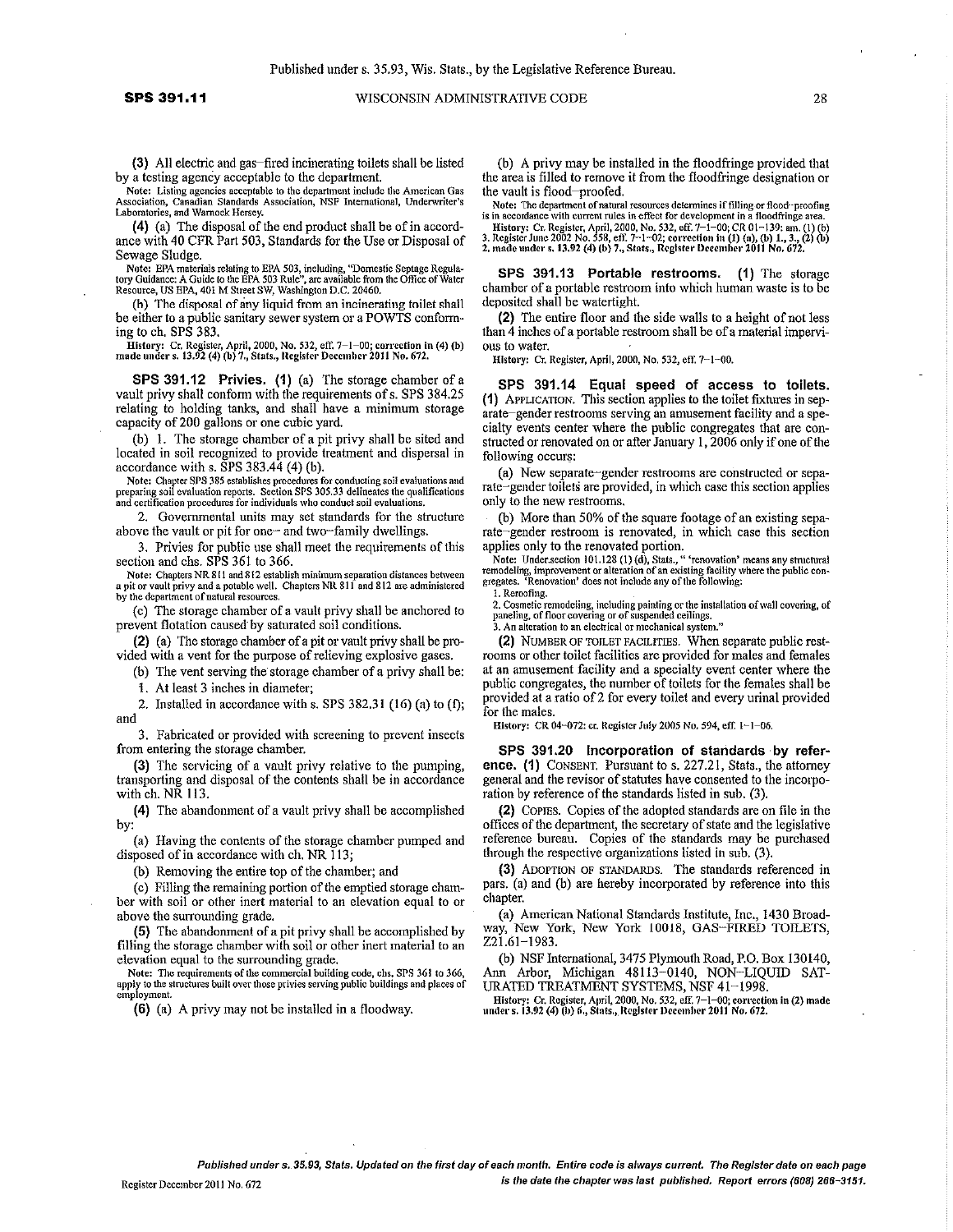# Vault Privy: PVC Culvert Option

## MINIMUM 200 GALLON VAULT

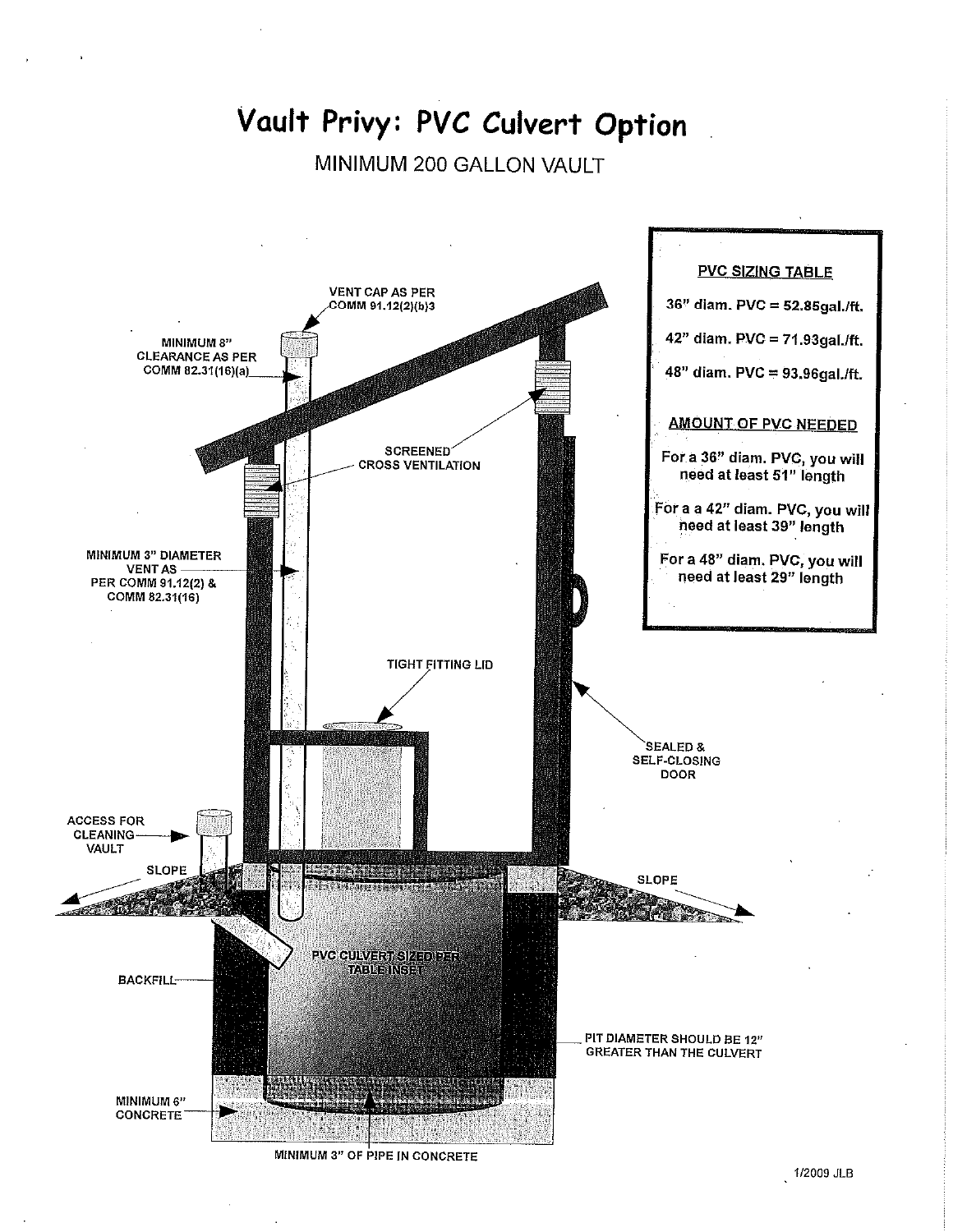# Vault Privy: Pre-Fab Option

MINIMUM 200 GALLON VAULT

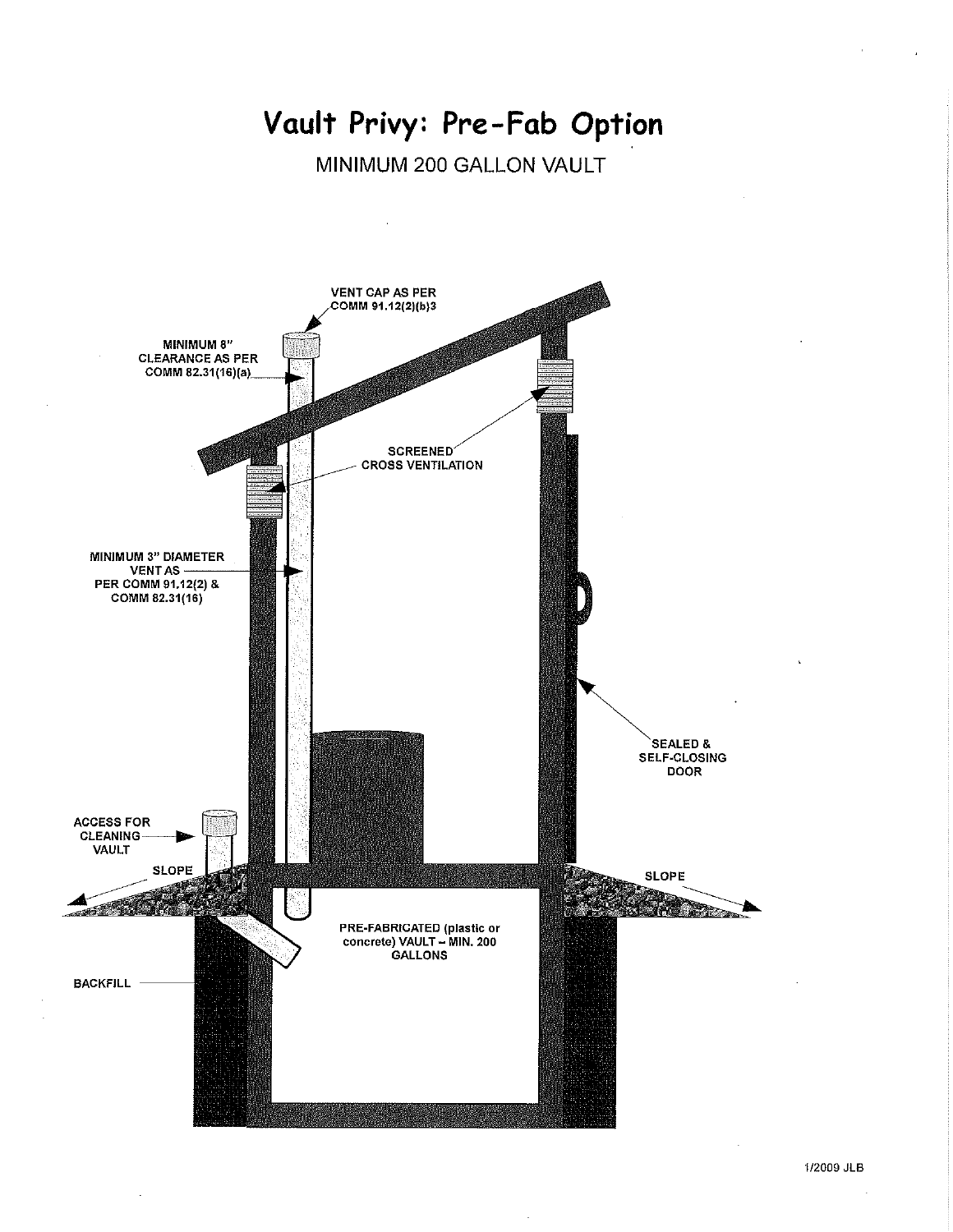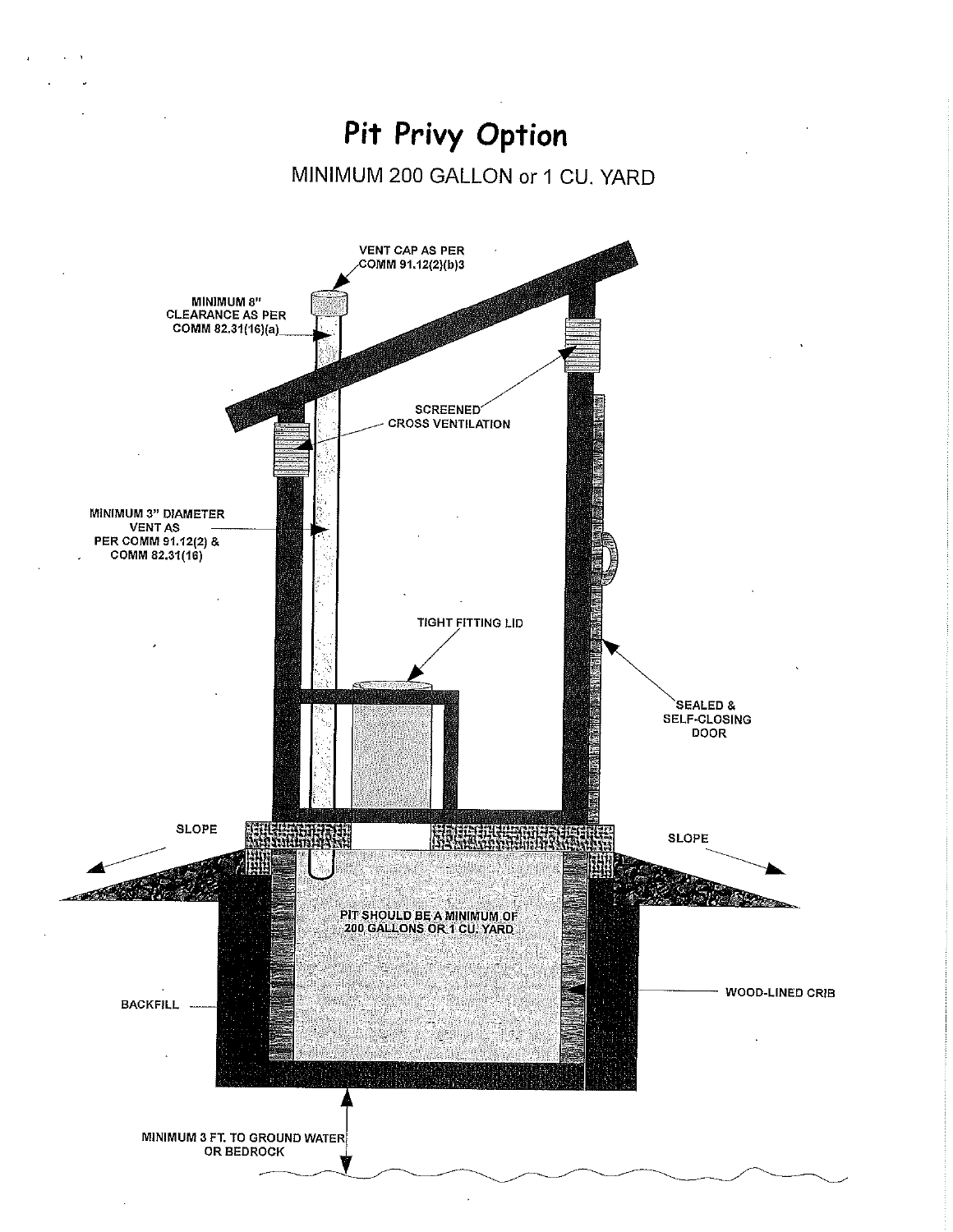